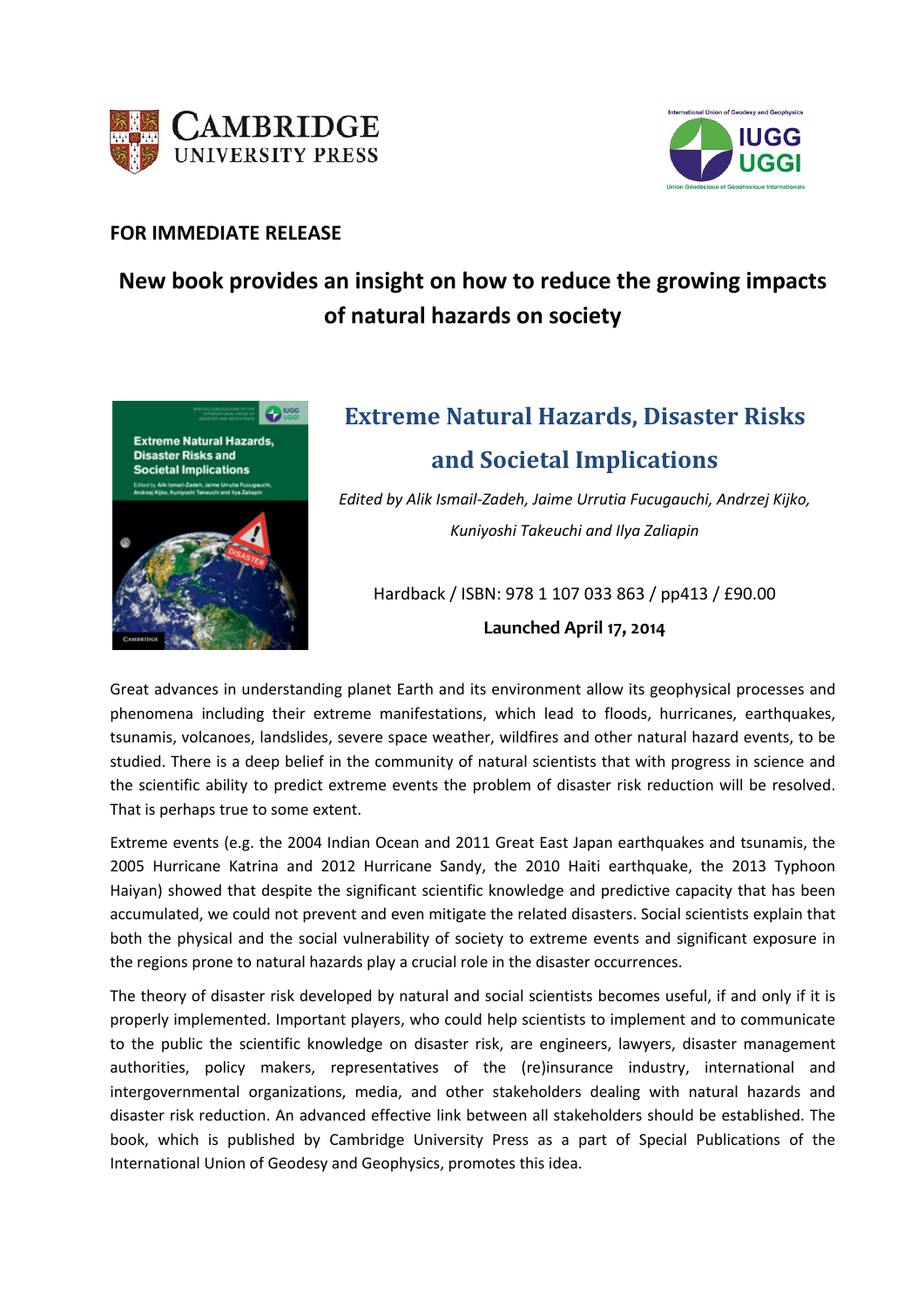Book editor, Alik Ismail‐Zadeh said: "*Extreme Natural Hazards, Disaster Risks and Societal Implications* is intended to bridge two major themes, natural hazards and disaster risks, and presents the ways in which scientific knowledge could help to reduce risks of disasters for the benefit of society. The book summarizes the major topics discussed at the scientific meetings held in the framework of the trans‐ disciplinary, international project "Extreme Natural Events and Societal Implications ‐ ENHANS" (http://www.enhans.org) co‐sponsored by the International Council for Science (ICSU), several international and intergovernmental organizations".

Now, this book presents a unique, interdisciplinary approach to disaster risk research, combining cutting-edge natural science and social science methodologies. Bringing together leading scientists, policy makers, and practitioners from around the world, the book presents the risks of global hazards and provides real world hazard case studies from Latin America, the Caribbean, Africa, the Middle East, Asia and the Pacific region. The authors provide insight into topics such as extreme natural hazards, the vulnerability of society, disaster risk reduction policy, relations between disaster policy and climate change, adaptation to hazards, and (re)insurance approaches to extreme events.

This is a key resource for academic researchers and graduate students in a wide range of disciplines linked to hazard and risk studies, including seismology, volcanology, hydrology, meteorology, geomorphology, geomagnetism, oceanography, remote sensing, engineering, and geography. It is also an important reference for professionals and policy makers working in disaster prevention and mitigation.

#### **About the editors**

*Alik Ismail‐Zadeh* is Senior Scientist at the Karlsruhe Institute of Technology, Karlsruhe, Germany and Chief Scientist at the Russian Academy of Sciences, Moscow, Russia. His scientific interests cover studies of dynamics of the lithosphere and upper mantle and their surface manifestations including seismicity, seismic hazard, and risk. He has served as President of the Natural Hazards Focus Group of the American Geophysical Union (AGU), President of the IUGG Union Commission of Geophysical Risk and Sustainability, and the leader of the ENHANS project.

*Jaime Urrutia Fucugauchi* is Professor of Geophysics at Instituto de Geofisica, Universidad Nacional Autonoma de Mexico (UNAM), and is a leading expert in geomagnetism and volcanism. He is President of the Mexican Physics Society and a member of the Governing Board of the American Institute of Physics, and the Science Advisory Council of Mexico.

*Andrzej Kijko* is the Director of the University of Pretoria Natural Hazards Centre, Pretoria, South Africa, and also a Professor of the University of Pretoria. As an internationally acclaimed researcher, he has been active in engineering geophysics and seismology for about 40 years.

*Kuniyoshi Takeuchi* is the founding Director of the International Centre for Water Hazard and Risk Management (ICHARM) in Tsukuba, and is also Professor Emeritus of the University of Yamanashi in Kofu, Japan. He is a hydrologist whose research interests cover modeling and forecasting, water resource systems analysis, flood and disaster management, and societal sustainability issues. Takeuchi is Chair of the IUGG GeoRisk Commission and Vice Chair of the Scientific Committee of the Program 'Integrated Research on Disaster Risk' (IRDR).

*Ilya Zaliapin* is Associate Professor of the Department of Mathematics and Statistics, University of Nevada, Reno, USA. His broad research interests cover problems of self‐similarity, network transport, multi-scale methods of time series analysis, random sums of heavy tailed variables, geo-statistics, extreme value theory with applications to atmospheric, hydrological and seismological research.